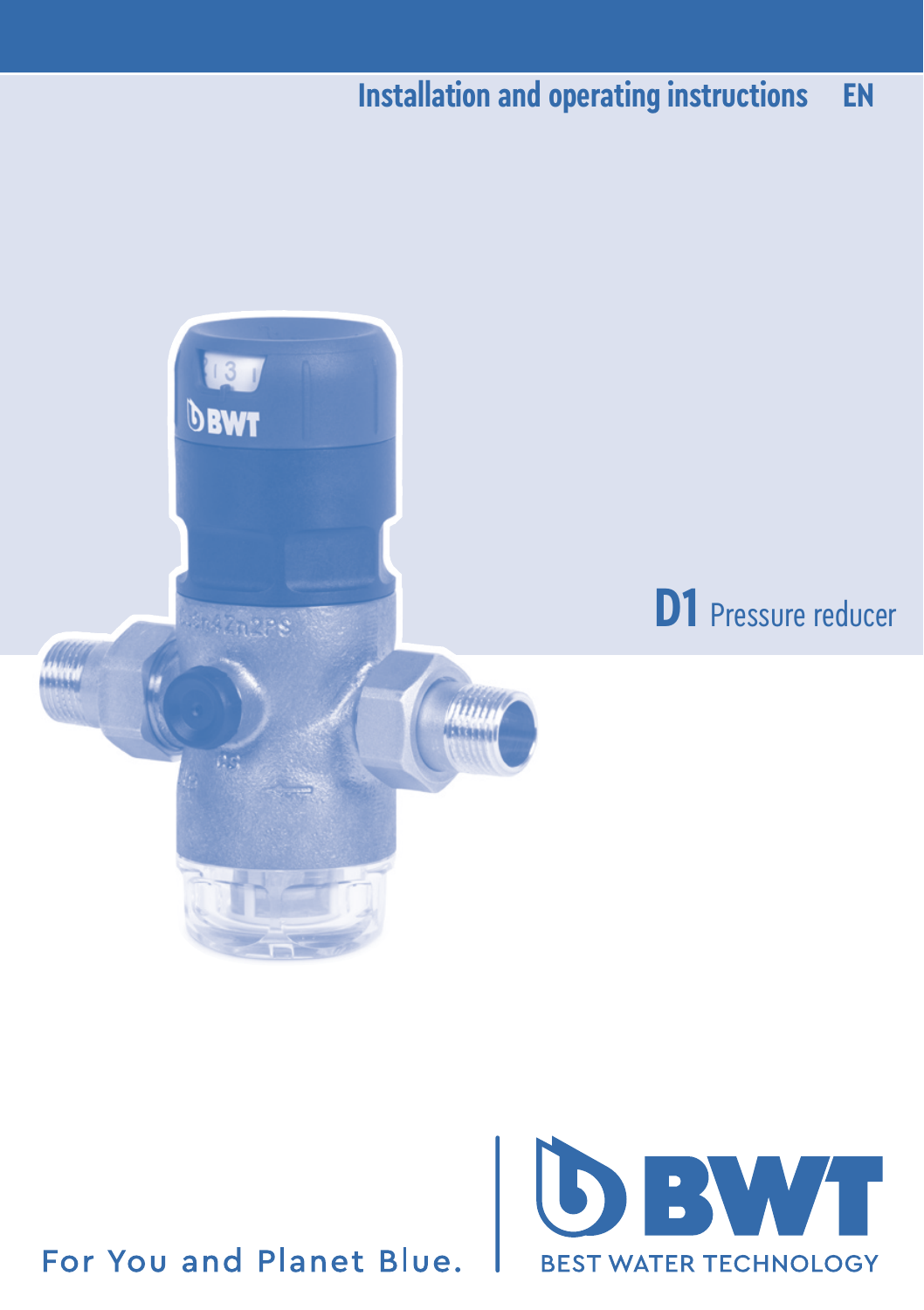**Thank you very much for the confidence that you have shown in us by Table of Contents purchasing a BWT appliance.**

**Important notice:** Always keep the fitting and operating instructions close at hand to avoid any mistakes and before carrying out any work on the device you should read the fitting and operating instructions carefully and follow them. While ourdata sheets and brochures should provide advice to the best of our knowledge, the content thereof is not legally binding. In addition to this, our general terms and conditions of trade apply (www.bwt.com).

Subject to alterations!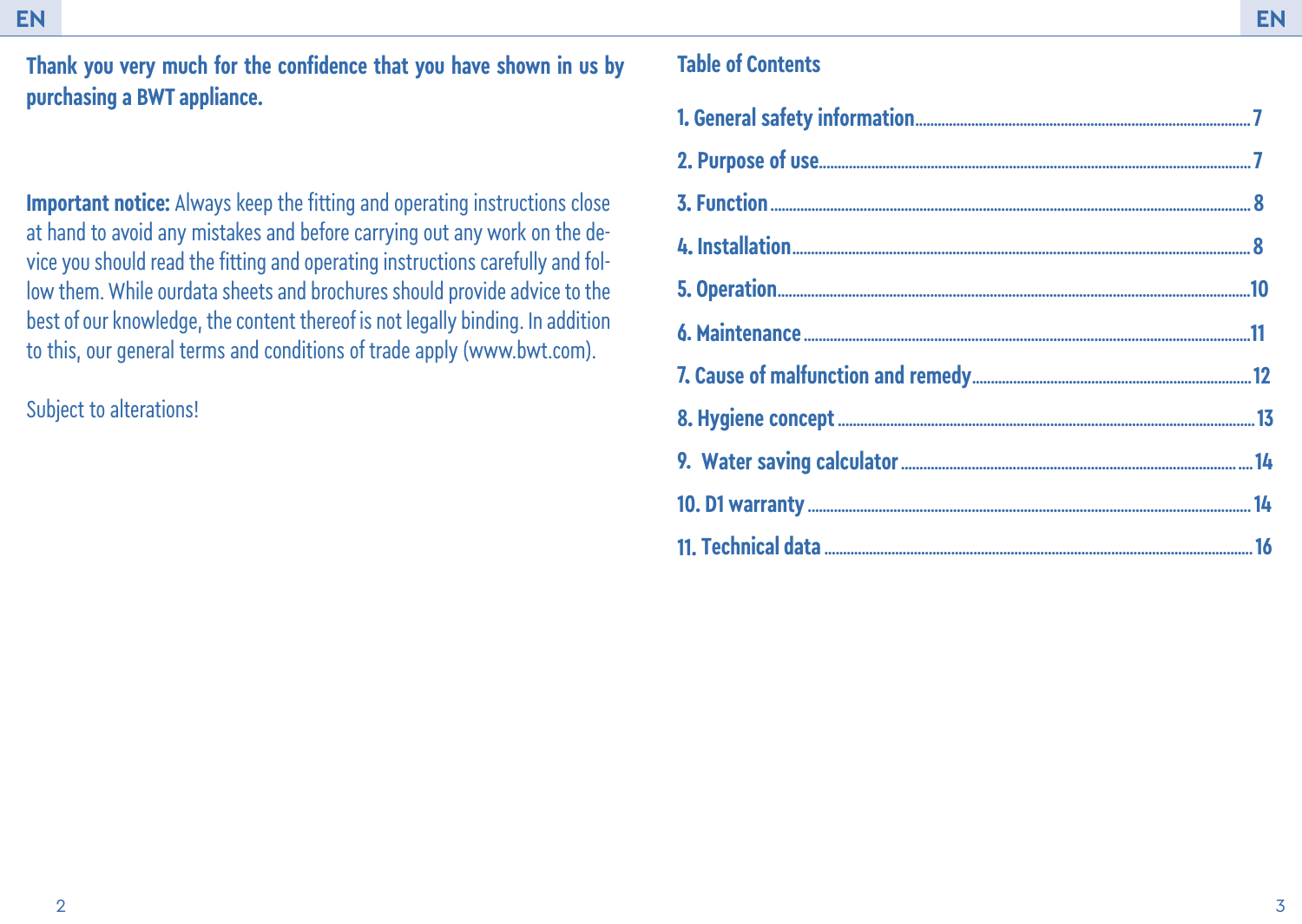

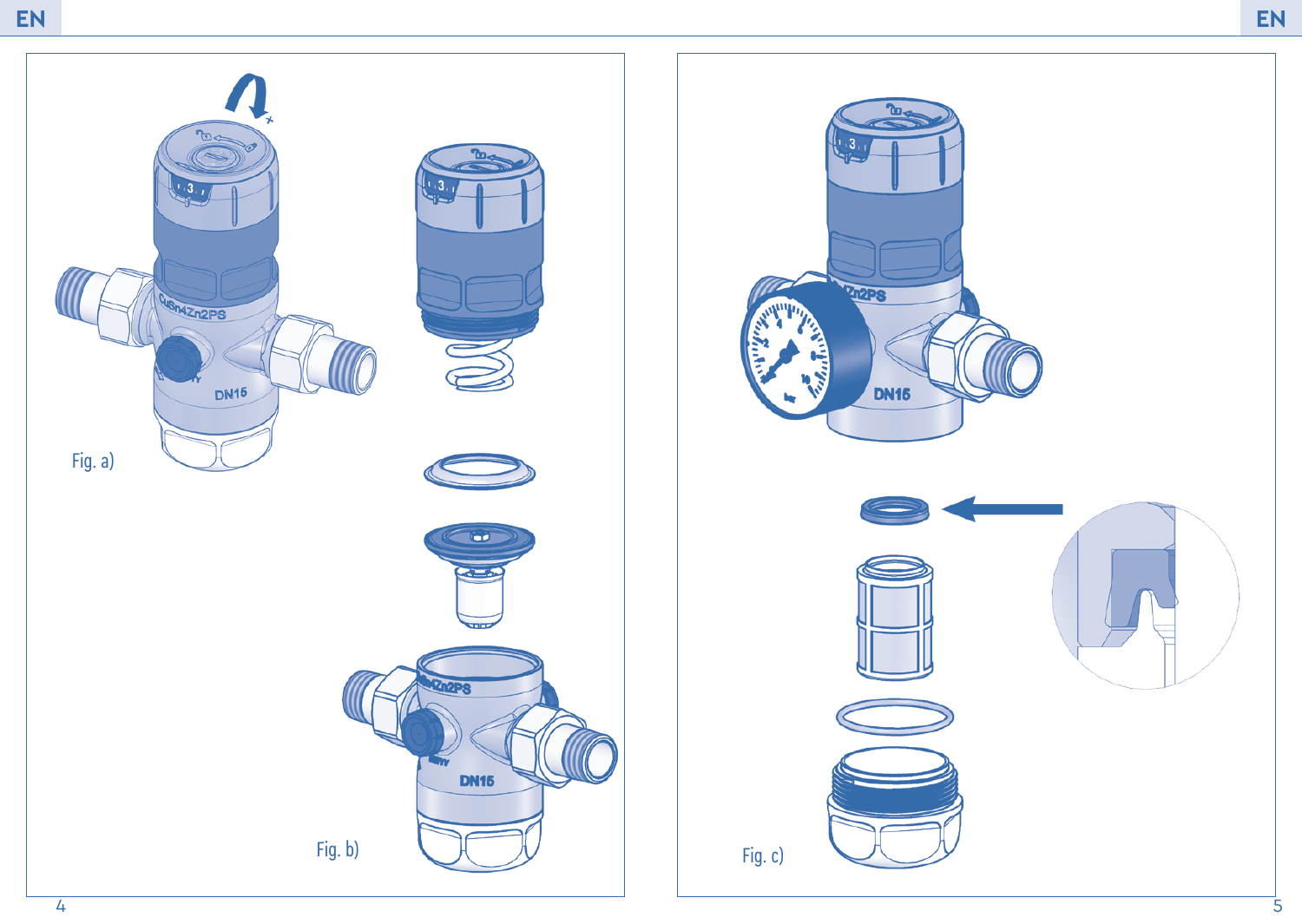

## **1. General safety information**

- **■** Use the BWT D1 pressure reducer only:
	- for its intended purpose
	- in a flawless condition
	- in a safety and risk conscious manner
- **EXECUTE:** The instructions must be observed.
- For use of the pressure reducer, standards DIN EN 806-2 and DIN 1988-200 must be taken into account and applied. Also observe other national stan dards and regulations!
- For proper use, it must be ensured that the pressure reducer is used only whe-re the operating pressure and temperature do not exceed the design criteria on which the order is based. The manufacturer is not responsible for damage caused by external forces or other external influences! Hazards to the pressure regulator emanating from the flow medium and the operating pressure must be prevented by means of suitable measures.
- All work must be carried out by authorised personnel
- Keep this document in a safe place.
- Do not clean the plastic parts with alcohol or solvent-containing cleaning agents! Risk of damage!

# **2. Purpose of use**

7 The BWT D1 pressure reducer protects water supply systems in single-family and multi-family homes, commercial and industrial buildings from excessive supply pressure acc. EN 806-2 and DIN 1988-200. It helps to avoid pressure damage, reduces water consumption and ensures sound insulation. The D1 is used to reduce pressure and regulates a set back-pressure and keeps it constant, even if the pre-pressure fluctuates greatly. A uniform and not too high pressure prevents fittings and appliances in the entire water supply system from damage.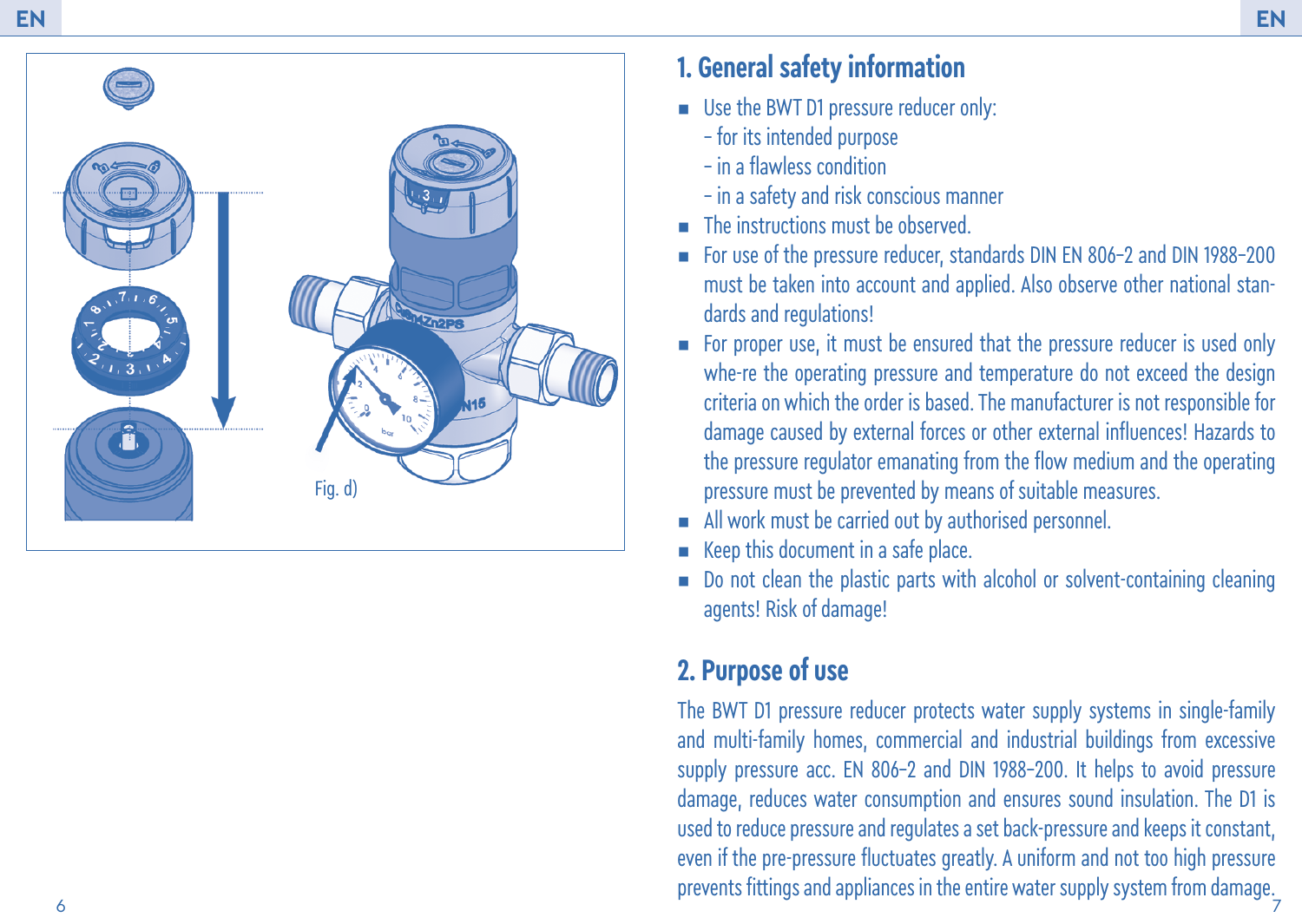# **3. Function**

The D1 is a spring-loaded pressure reducer. The force of a setpoint-spring counteracts a membrane force. If the initial pressure drops due to a water consumption, the membrane force also decreases and the now greater spring force opens the valve. On the outlet side, the pressure is increased again until a equilibrium state between membrane force and spring force is reached.

# **4. Installation**

The pressure reducer, which is factory-set to 3 bar of back pressure (for SP) version), must be installed in the pipeline without stress. Make sure that the correct seals are fitted and only suitable tools are used!

It is advisable to maintain to a calming section of 5 x DN and to install shutoff valves on the admission and back-pressure sides. Also observe other local stan-dards and regulations.

The direction of flow must match the arrow on the housing.

The installation position is arbitrary.

The pipeline must be carefully flushed through before the pressure reducer is installed, This ensures that the impurities being carried along by the medium cannot impair the fault-free function.

The pressure gauge, optionally arranged on the back pressure side, enables the set back pressure to be checked and is screwed to the threads provided by means of sealing tape.

### **Attention!!!**

Before the pressure reducer is commissioned, it must be ensured that the two pressure gauge connections on the housing are sealed by means of pressure gauges or sealing plugs.

The required back pressure is set by turning the adjustment knob at quiescent pressure (zero consumption) **(Fig. a).** 

There are 2 ways to do this:

### **1) Setting using an adjusting scale**

The setting can be made without operating pressure! The adjusting scale, visible on both side, indicates the required setting pressure.

Loosen the fixing screw on the adjustment knob for a 1/4 turn (do not remove!) by turning to the left. Turning the adjustment knob clockwise increases the back pressure and turning anticlockwise reduces the back pressure. If necessary, check the pressure using a pressure gauge. Now re-tighten the fixing screw.

### **2) Setting using a pressure gauge**

The setting can be made only with operating pressure!

Shut off the water supply and relieve the valve on the outlet side, e.g. by drawing off water, and make sure no further draw off is made. Loosen the fixing screw on the adjustment knob for a  $1/4$  turn (do not remove!) by turning to the left.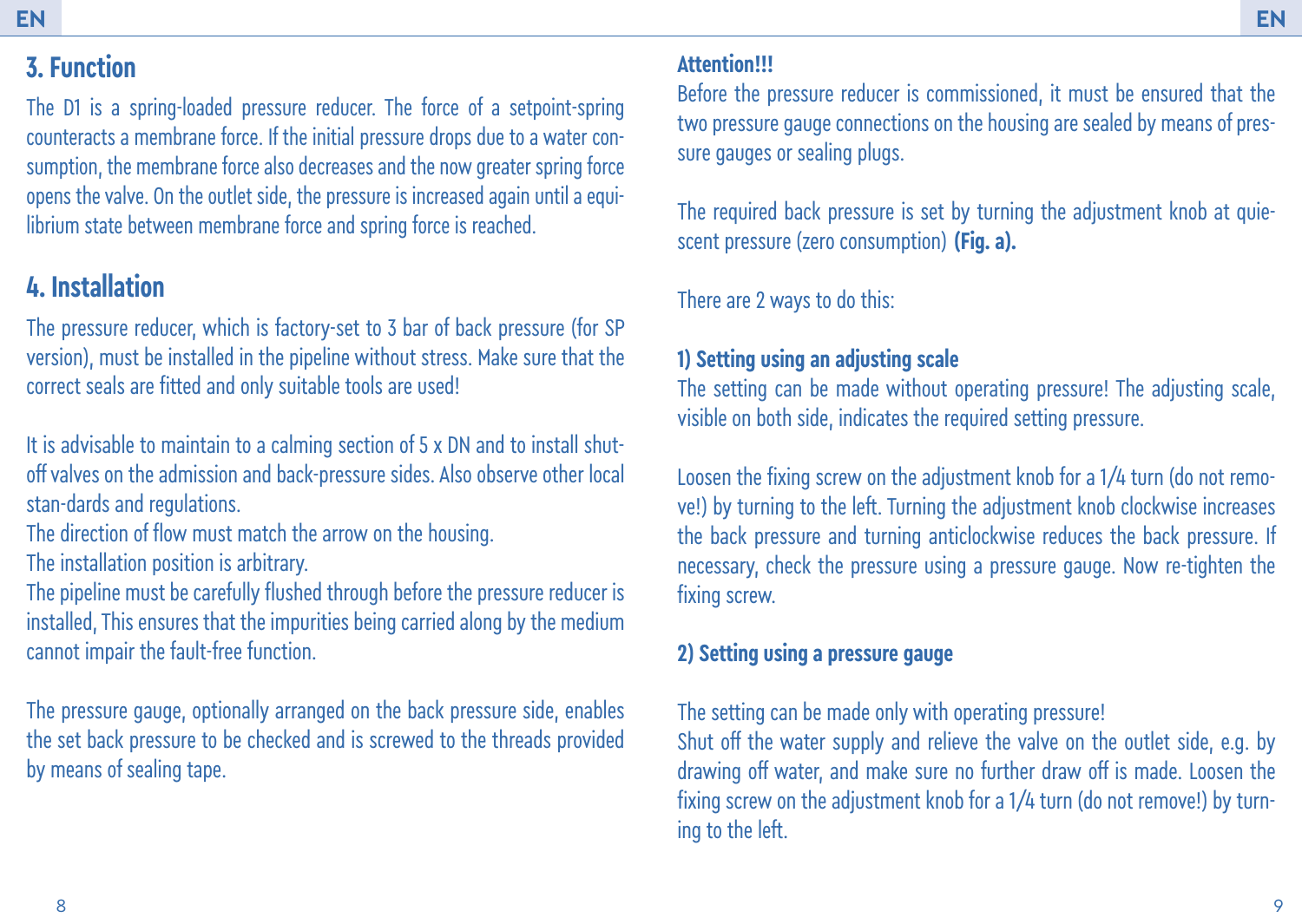If a setting below 3 bar (and/or the pre-setting) is required, turn the adjustment knob to the left until the spring is completely relieved. Restore the water supply and turn the adjustment knob to the right until the desired setpoint is reached.

If a setting above 3 bar (and/or the pre-setting) is required, restore the water supply immediately and turn the adjustment knob to the right until the desired setpoint is reached.

When making the setting, bear in mind that the back pressure set for zero consump-tion will drop further as water is drawn off due to pressure and friction losses. The degree of drop will depend on the amount drawn off.

# **5. Operation**

The D1 pressure reducer is intended to be operated in perfect condition and safety and hazard-conscious. For the operation, the EN 806 and DIN 1988-200 must be followed, as well as local standards and regulations.

The desired back-pressure is adjusted by turning the adjustment handle and reading it on the adjustment scale at resting pressure (zero consumption).

The optional manometer on the back-pressure side allows the control of the set rear-pressure.

Regular maintenance is also part of a proper operation of a technical device, which shall be done by a specialist.

## **6. Maintenance**

According to DIN EN 806-5, inspection and maintenance must be carried out at least once per year to rectify any malfunctions that can be caused by contamination, corrosion, calcification and natural wear. This interval may be shorter, depending on the conditions of use.

During this maintenance/inspection procedure, the screen must be cleaned, the valve insert checked for fault-free condition and must be replaced if required. Then check the back pressure is correct at zero flow and peak flow. The function of the valve must be checked following prolonged shutdowns.

#### **Attention!!!**

During assembly work on the pressure reducer, the corresponding system part must be depressurised and drained, depending on the medium.

### **Remove the valve insert**

- 1. Shut off the water supply and relieve the valve of pressure.
- 2. Loosen the fixing screw on the adjustment knob (do not remove!) by turning anticlockwise.
- 3. Turn the adjustment knob anticlockwise until the spring is completely relieved. Failure to observe this instruction can cause injury!
- 4. Loosen the hood using a spanner and remove the assembly **(Fig. b).**
- 5. Remove the spring set, slip ring, valve insert.
- 6. Clean/replace the valve insert as required.
- 7. For assembly, proceed in the reverse sequence.
- 8. Set the desired setpoint as described in Chapter 4.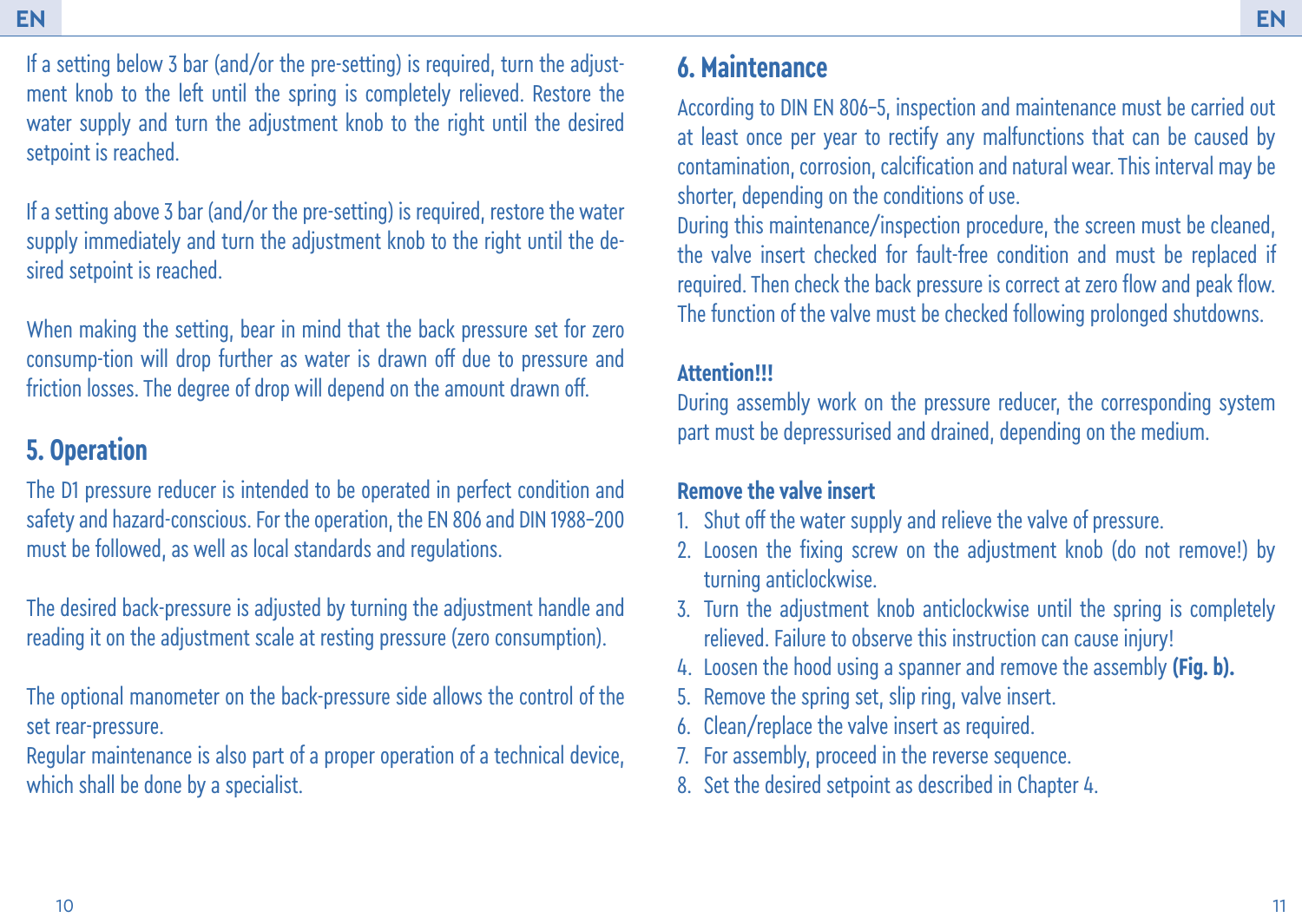### **Remove the filter screen**

- 1. Shut off the water supply and relieve the valve of pressure.
- 2. Loosen the filter screen cup by hand/with a spanner by turning anticlockwise, and remove **(Fig. c).** Make sure that the filter screen cup is not damaged. If it is damaged, be sure to replace it with a new part.
- 3. Remove the screen.
- 4. Clean/replace the screen and grooved ring as required.
- 5. Assemble in the reverse sequence.
- 6. Make sure that the grooved ring and and the O-ring are in the correct position.
- 7. Tighten the filter screen cup flush by hand (max. 5 Nm).

# **7. Cause of malfunction and remedy**

■ Back pressure increases above the setpoint - valve insert is contami **nated or damaged**

**Remedy:** Clean or replace the valve insert.

On water heating systems in accordance with DIN 1988 and DIN 4753, the non-return

valve installed between the pressure reducer and water heater can leak. If this oc-curs, the pressure gauge can indicate a rising back pressure when the boiler heats up its expansion water, despite the pressure reducer working correctly.

**Remedy:** Replace the non-return valve.

# $\blacksquare$  The pressure on the adjusting scale and pressure gauge do not match

If the scale ring is dismounted from the adjustment knob, the exact positioning of both parts is released.

**Remedy:** To reassemble, equalise the scale ring to the current pressure, position and mount. **(Fig. d)**

▪ **Water escapes from the spring hood**

If water escapes from the spring hood, either the spring hood is not correctly mounted or the diaphragm is damaged.

**Remedy:** Tighten the spring hood or replace the valve insert.

### ▪ **Low water pressure**

If the installation is correct but a low water pressure prevails on the outlet side, a clogged screen could be the cause.

**Remedy:** Clean or replace the screen.

# **8. Hygiene concept**

With the reminder service in the BWT Best Water Home App, you are regularly reminded to clean the filter sieve in the pressure reducer. The self-control of the pollution is easy to carry out using the transparent cup. If it is necessary, the large stainless steel sieve is easy to replace.

Without a filter installed on the upstream pressure side, the filter screen should be replaced at least every 2 years, with a filter installed on the upstream pressure side at the latest every 5 years. An annual exchange is recommended for reasons of hygiene.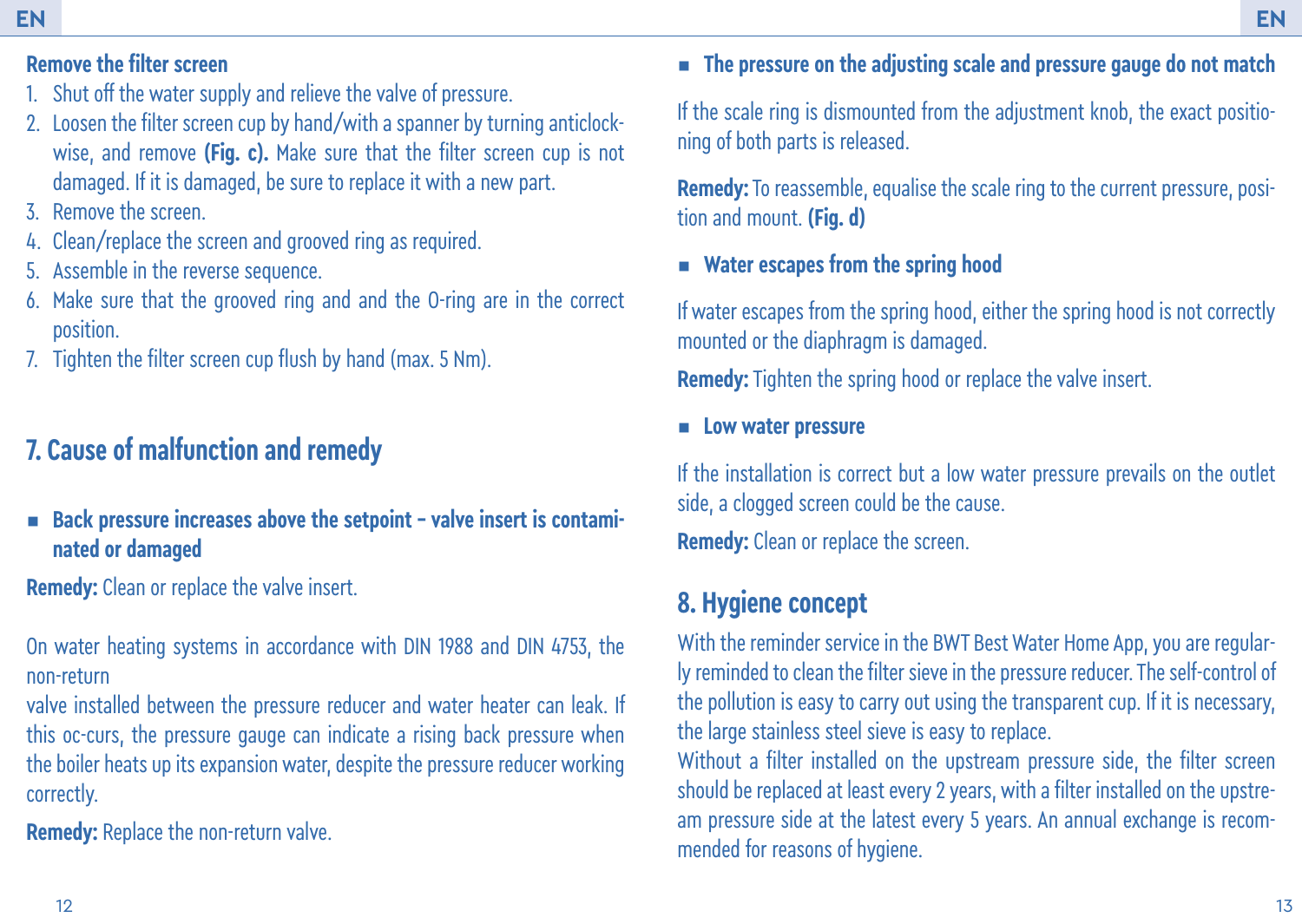#### **EN EN**

# **9. Water saving calculator**

The water saving calculator that can be called up in the BWT Best Water Home App serves as a support to optimize the domestic water pressure and thus to reduce costs. For the water saving calculator, the input of the prepressure, back-pressure, water costs, number of people in the household and water consumption is necessary. On the basis of these data, the annual water cost saving potential is calculated with a selectable water pressure and can be read off quickly and clearly.

It serves as an indication or guide value in comparison to water costs without a pressure reducer in the system.

## **10. D1 warranty**

Depending on the BWT national company, a 10-year guarantee is available for the BWT D1 pressure reducer.

### **Requirements for this are:**

- **•** Professional installation by authorized plumber
- Correct operation by system operator
- Registration (myproduct.bwt.com)



# **Notes**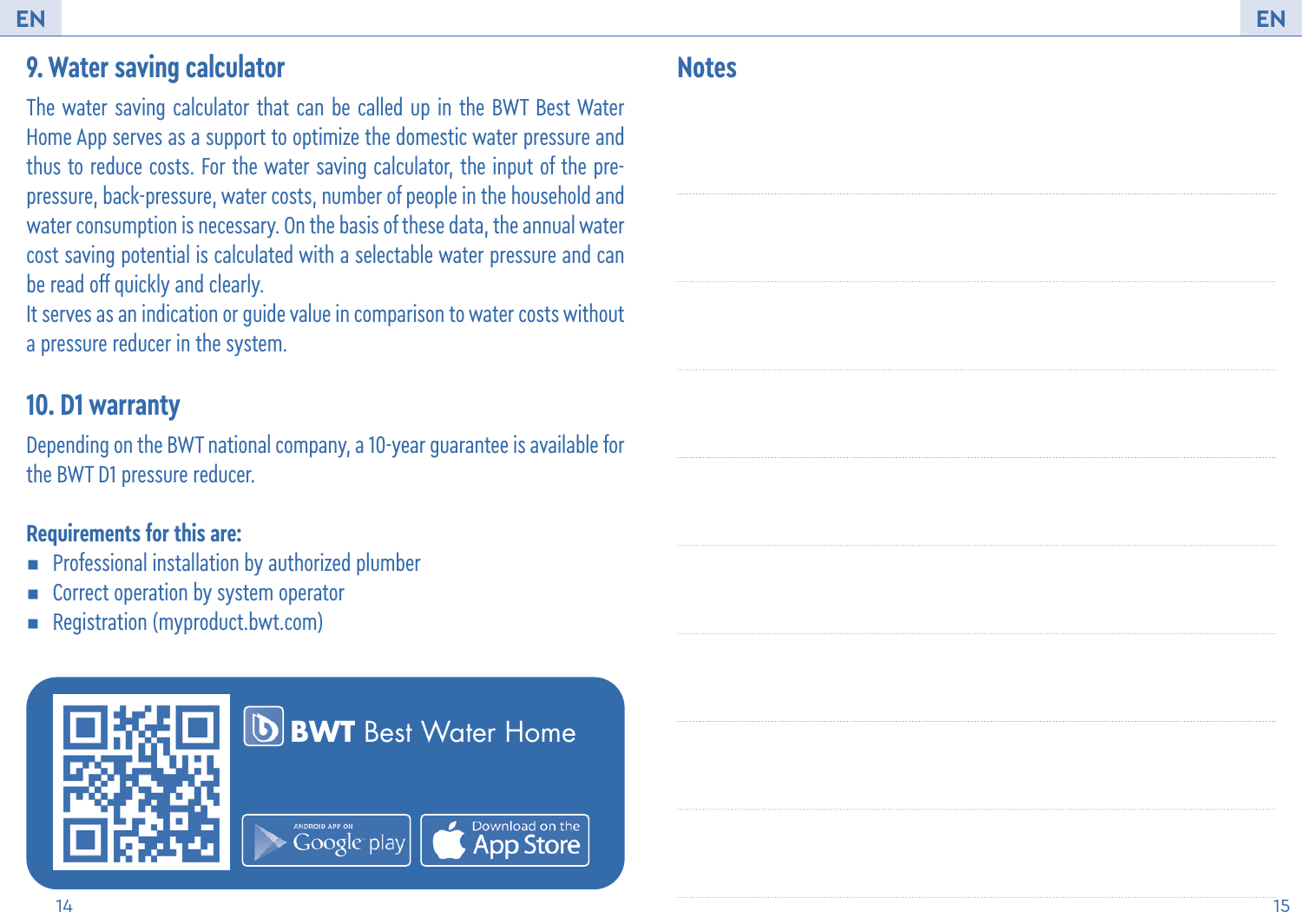# **11. Technical data**

| <b>BWT D1 Pressure reducer</b>             |                 |           |                       |                       |                       |                       |                       |                       |
|--------------------------------------------|-----------------|-----------|-----------------------|-----------------------|-----------------------|-----------------------|-----------------------|-----------------------|
| <b>Nominal diameter</b>                    |                 | <b>DN</b> | 15                    | 20                    | 25                    | 32                    | 40                    | 50                    |
| Threaded nozzle connection DIN EN 10226-1  | G1              |           | R 1/2"                | R 3/4"                | R1"                   | R11/4"                | R11/2"                | R 2"                  |
| Connection body DIN ISO 228-1              | G2              |           | G3/4"                 | G1''                  | G144''                | $G1\frac{1}{2}$       | G 2"                  | G 2 1/2"              |
| Inlet pressure filter cup plastic          |                 | bar       | max. 16               | max. 16               | max. 16               | max. 16               | max. 16               | max. 16               |
| Inlet pressure filter cup metal            |                 | bar       | max. 25               | max. 25               | max. 25               | max. 25               | max. 25               | max. 25               |
| Operating temperature filter cup plastic   |                 | °C        | 40                    | 40                    | 40                    | 40                    | 40                    | 40                    |
| Operating temperature filter cup metal     |                 | °C        | 85                    | 85                    | 85                    | 85                    | 85                    | 85                    |
| Outlet pressure                            |                 | bar       | $1.5 - 7$             | $1.5 - 7$             | $15 - 7$              | $1.5 - 7$             | $1.5 - 7$             | $1.5 - 7$             |
| Installation dimension D1 Eco / Red        | L               | mm        | 136                   | 152                   | 170                   | 191                   | 220                   | 254                   |
| <b>Installation dimension D1 Inox</b>      |                 | mm        | 140                   | 160                   | 180                   | 200                   | 225                   | 255                   |
| Installation dimension D1 Eco / Red / Inox |                 | mm        | 80                    | 90                    | 100                   | 105                   | 130                   | 140                   |
|                                            | Н               | mm        | 89                    | 89                    | Eco: 89<br>111        | 111                   | 151                   | 151                   |
|                                            | h               | mm        | 58                    | 58                    | Eco: 58<br>64         | 64                    | 94                    | 94                    |
|                                            | $\mathbb{I}$    | mm        | 37                    | $\overline{37}$       | Eco: 37<br>46         | 46                    | 50                    | 50                    |
| Key-width D1 Eco / Red / Inox              | SW1             | mm        | 30                    | $\overline{37}$       | 46                    | 52                    | 65                    | 80                    |
|                                            | SW <sub>2</sub> | mm        | 46                    | 46                    | Eco: 46<br>66         | 66                    | 75                    | 75                    |
|                                            | SW <sub>3</sub> | mm        | 46                    | 46                    | Eco: 46<br>65         | 65                    | 75                    | 75                    |
| <b>Connection Manometer</b>                | G <sub>3</sub>  |           | $\frac{1}{4}$ " axial | $\frac{1}{4}$ " axial | $\frac{1}{4}$ " axial | $\frac{1}{4}$ " axial | $\frac{1}{4}$ " axial | $\frac{1}{4}$ " axial |
| Weight D1 Eco / Red                        |                 | kg        | 0.8                   | 0.9                   | Eco: 1.2<br>1.7       | 1.9                   | 3.9                   | 4.5                   |
| Weight D1 Inox                             |                 | kg        | 0.8                   | 0.9                   | 1.6                   | 1.8                   | 3.6                   | 4.0                   |
| <b>Flow coefficient Kvs</b>                |                 | $m^3/h$   | 3.4                   | 4.4                   | Eco: 4.7<br>9.3       | 10.5                  | 19.5                  | 20.5                  |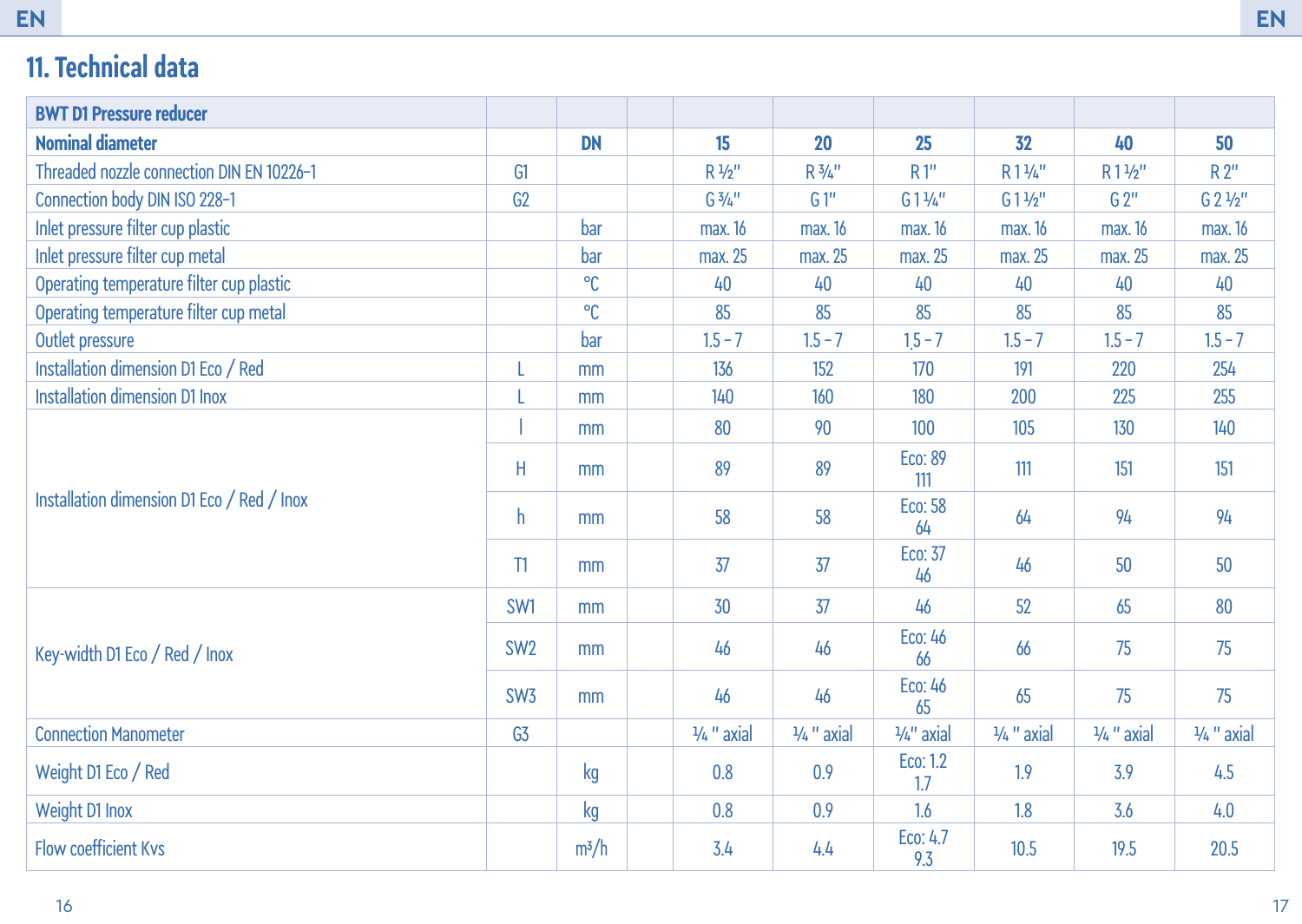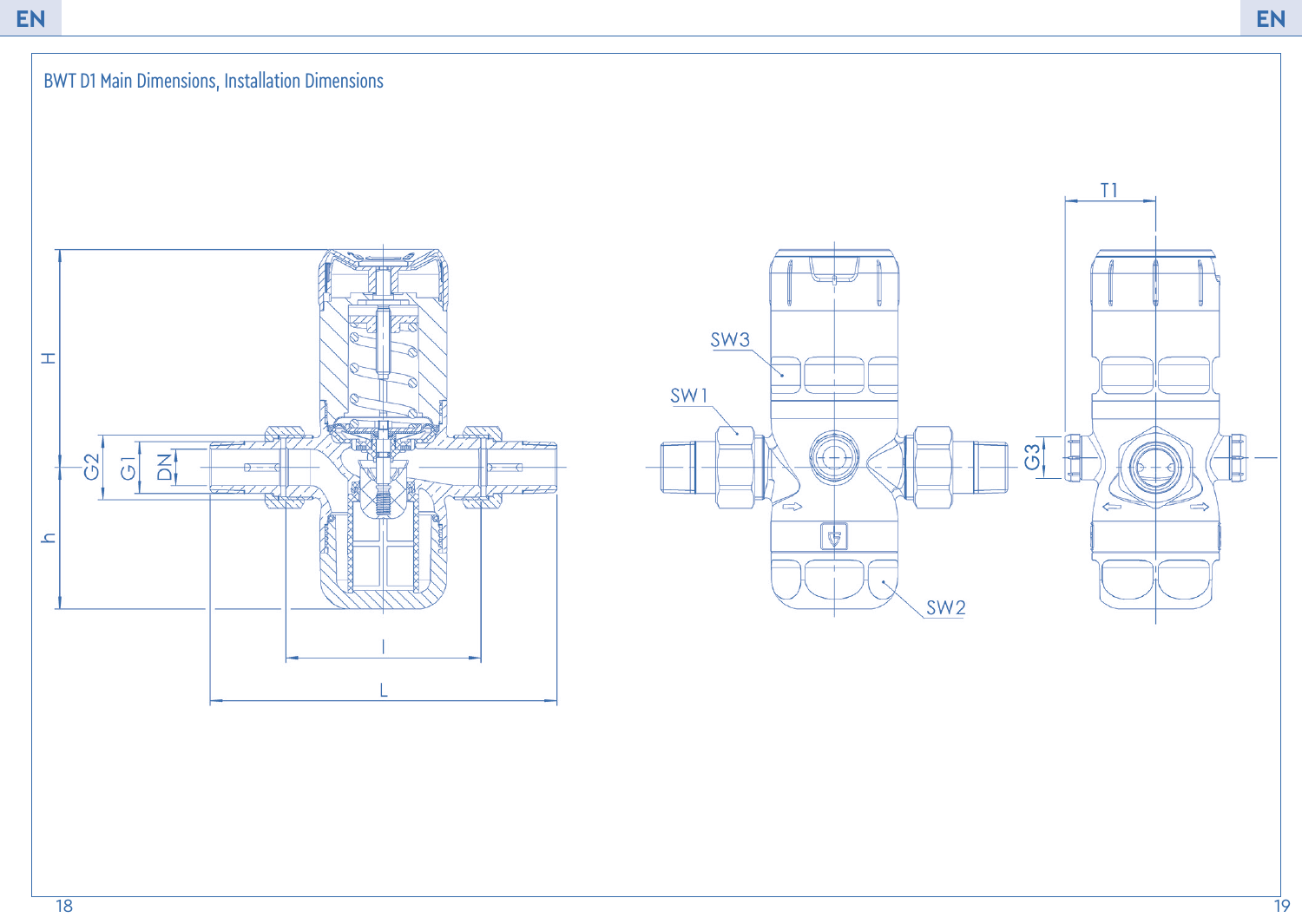# **Further information:**

### **BWT UK Limited**

BWT House, The Gateway Centre, Coronation Road, High Wycombe Buckinghamshire. HP12 3SU United Kingdom Phone: +44 1494 838100 Fax: +44 1494 838101 E-Mail: enquiries@bwt-uk.co.uk